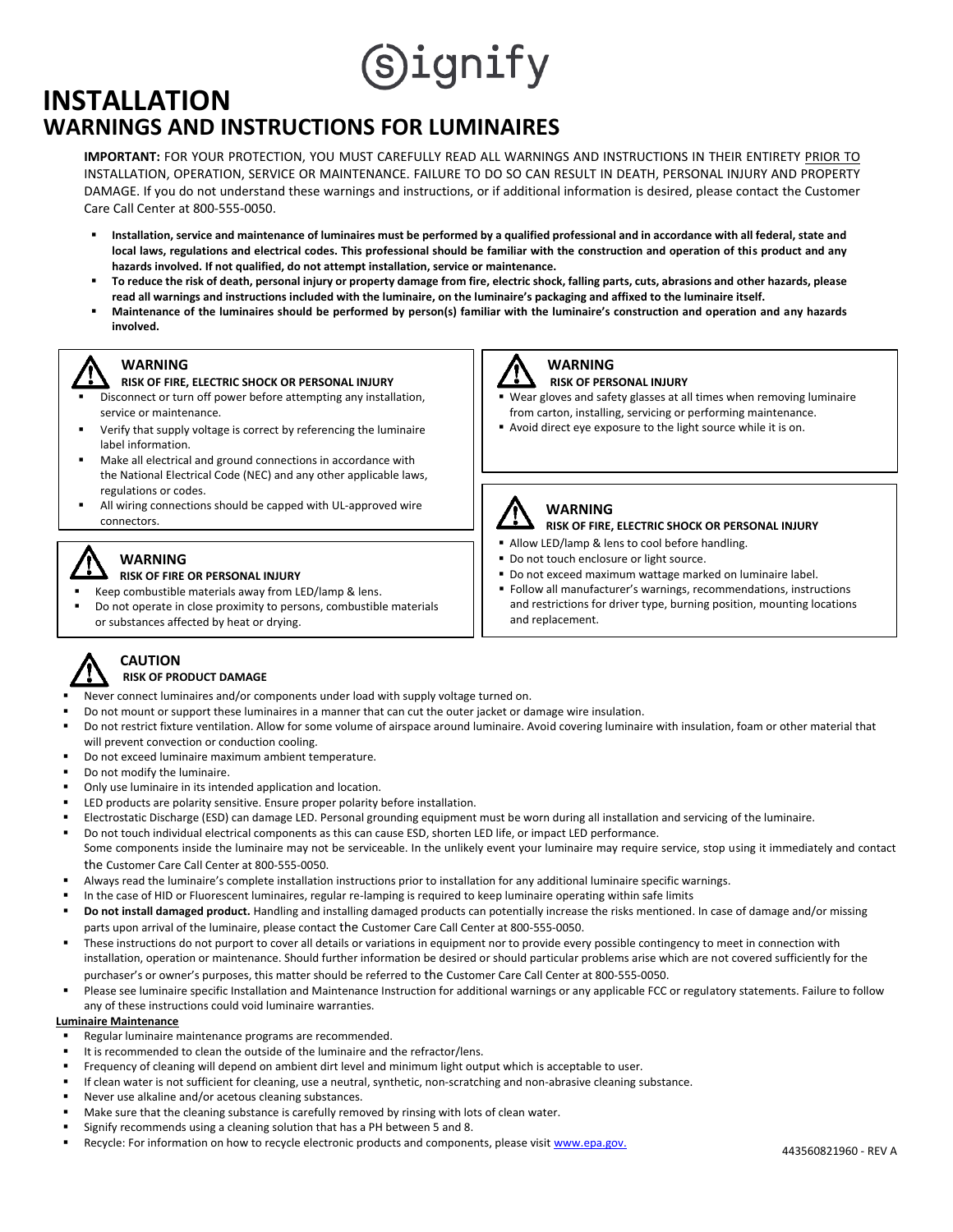# **INSTALLATION INSTRUCTIONS SOFTVIEW, BIRD DETERRENT OPTION – (BXC) COIL & (BXK) SPIKES**

TOOLS REQUIRED:<br>• WIRE CUTTING PLIERS

• PHILLIPS HEAD SCREWDRIVER #2

| <b>BIRD DETERRENT COIL (BXC)</b>                                                                                                                                                                                                                                                                                                                                               |                                       |  |
|--------------------------------------------------------------------------------------------------------------------------------------------------------------------------------------------------------------------------------------------------------------------------------------------------------------------------------------------------------------------------------|---------------------------------------|--|
| BIRD DETERRENT COIL IS A FIELD INSTALLED COIL<br>SPRING THAT WRAPS AROUND THE TOP OF THE<br>SOFTVIEW. NO FASTENERS ARE REQUIRED FOR<br>INSTALLATION.                                                                                                                                                                                                                           |                                       |  |
|                                                                                                                                                                                                                                                                                                                                                                                | CEILING OF MULTI-LEVEL PARKING GARAGE |  |
| FOR SURFACE MOUNT APPLICATIONS, SIMPLY<br>EXPAND THE CENTER OF THE COIL AND POSITION<br>THE COIL ABOVE THE PLASTIC LENS AND BELOW<br>SURFACE OF CEILING. CONTRACTION OF THE<br>SPRING WILL KEEP THE COIL IN POSITION                                                                                                                                                           |                                       |  |
| FOR PENDENT MOUNTED APPLICATION, THE COIL<br>CAN BE WRAPPED AROUND THE JUNCTION BOX TO<br>DETERRENT BIRDS.                                                                                                                                                                                                                                                                     |                                       |  |
| <b>BIRD DETERRENT SPIKES (BXK)</b>                                                                                                                                                                                                                                                                                                                                             |                                       |  |
| SPIKE BIRD DETERRENT IS FIELD INSTALLED. THIS<br>KIT COMES WITH A SINGLE 2-FOOT-LONG STRIP,<br>FASTENERS AND TAPE. THE STRIP SHOULD FIRST<br>BE CUT IN HALF. THEN MOUNT EACH STRIP WITH<br><b>FASTENERS PROVIDED TO THE MOUNTING HOLES</b><br>ON THE TOP OF FIXTURE. TWO SCREWS APPLY ON<br>ONE SIDE AND ONE TO THE OTHER SIDE, ADD THE<br>DOUBLE SIDE TAPE FOR EXTRA SUPPORT. |                                       |  |
| SPIKE BIRD DETERRENT OPTION IS PRIMARILY<br>USED FOR PENDANT APPLICATION. ADDITIONAL<br>TRIMMING OF THE STRIP MAY BE REQUIRED.<br>BENDING THE INDIVIDUAL PINS MAYBE REQUIRED<br>FOR COVERAGE OF FLAT AREAS WHERE BIRDS<br>MIGHT WANT TO NEST.                                                                                                                                  |                                       |  |

443560821960 REV A

200 Franklin Square Drive Somerset N.J. 08873, USA

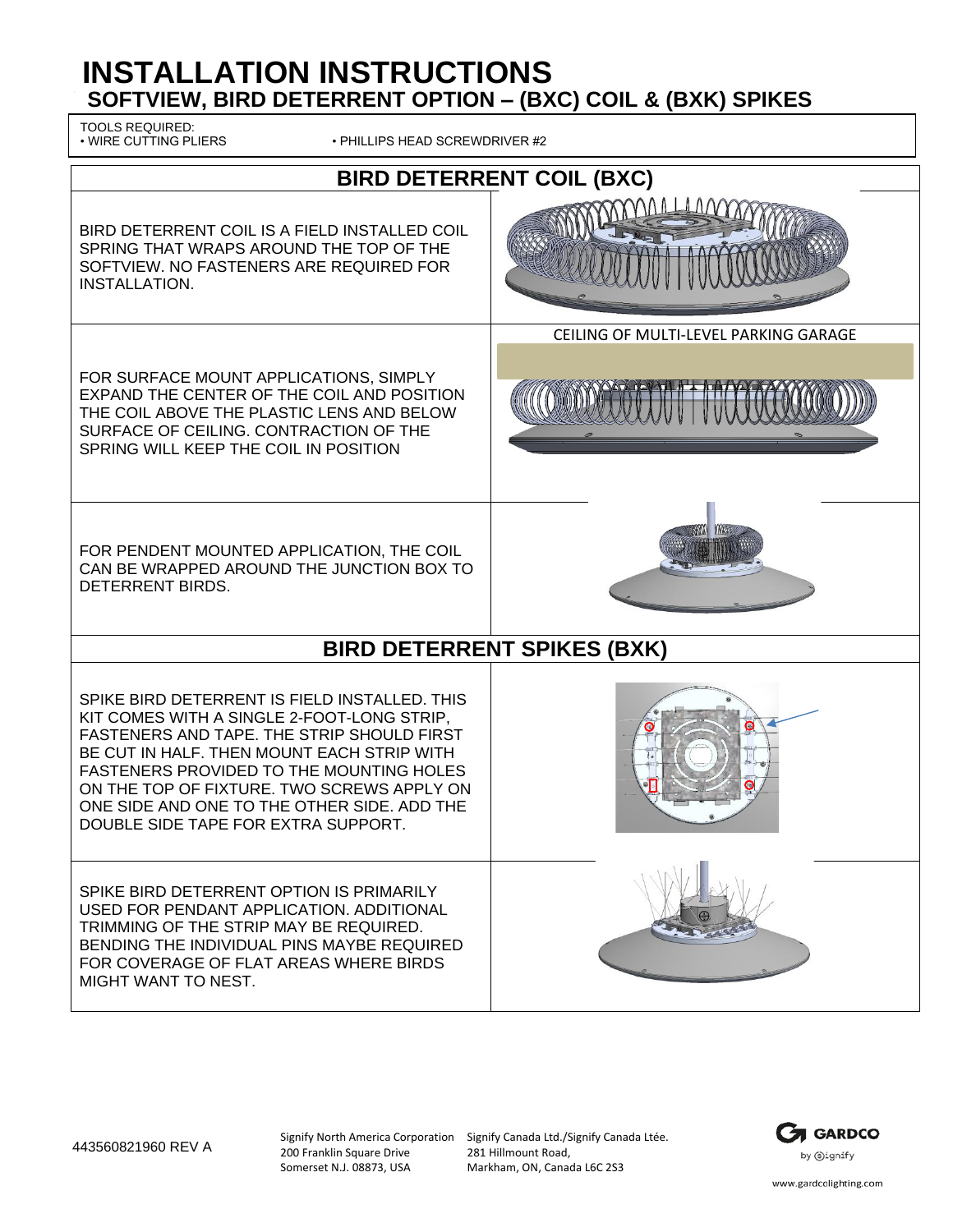# **INSTALLATION INSTRUCTIONS SOFTVIEW - BIRD SHROUD (BXS)**

TOOLS REQUIRED: • PHILLIPS HEAD SCREWDRIVER #2



200 Franklin Square Drive Somerset N.J. 08873, USA

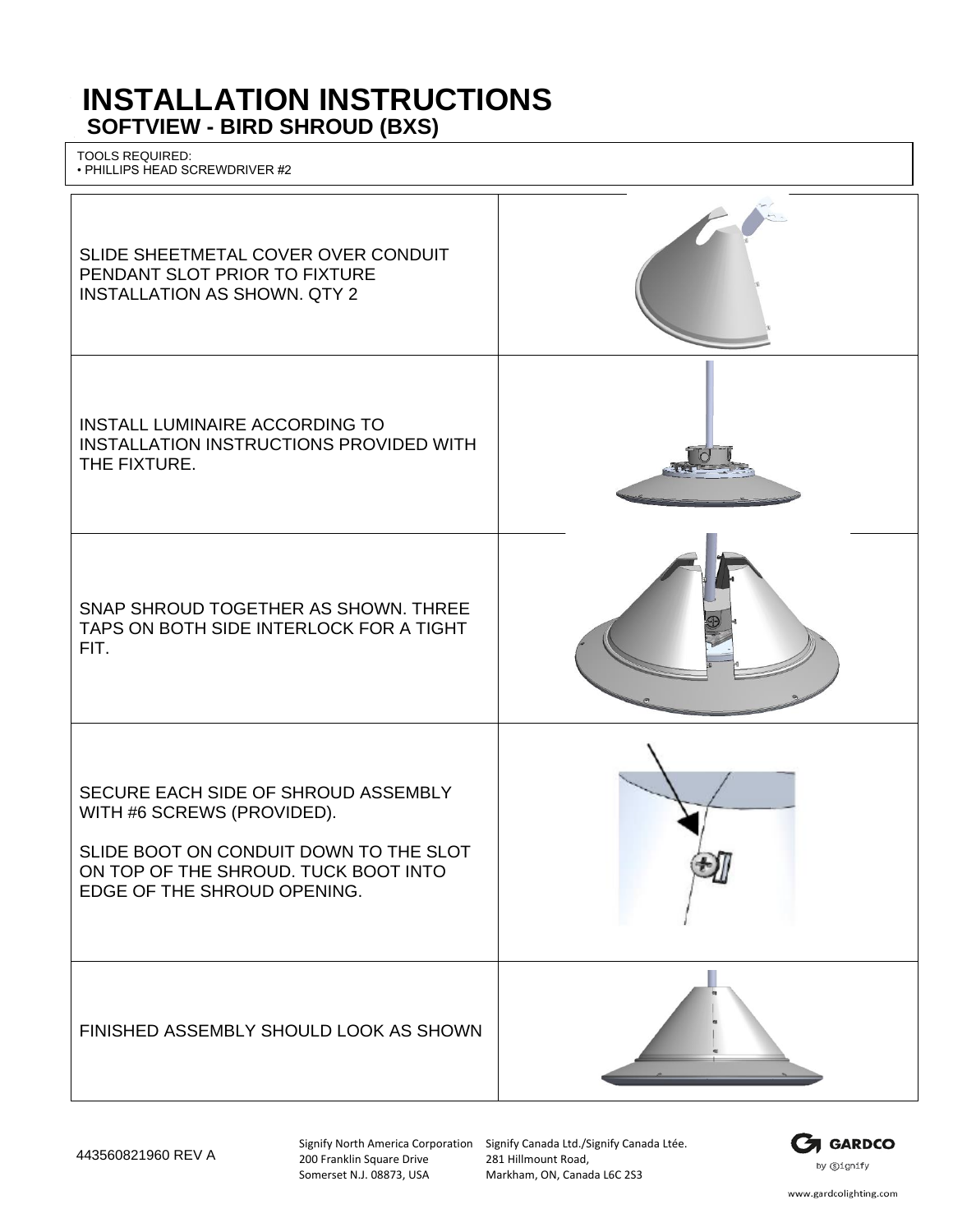### **AVERTISSEMENTS ET DIRECTIVES POUR LUMINAIRES DIRECTIVES D'INSTALLATION**

#### **ES AVERTISSEMENTS ET TOUTES LES DIRECTIVES**

PRÉALABLEMENT À L'INSTALLATION, À L'UTILISATION, À L'ENTRETIEN OU À LA RÉPARATION DE L'APPAREIL. LE DÉFAUT D'OBSERVER L'EXIGENCE CI-DESSUS PEUT ENTRAÎNER DES BLESSURES, VOIRE LA MORT, ET CAUSER DES DOMMAGES MATÉRIELS. Si vous ne comprenez pas ces avertissements et directives, ou désirez des renseignements supplémentaires, veuillez communiquer avec Service à la clientèle 800-555-0050..

- L'installation, la réparation et l'entretien des luminaires doivent être effectués par un professionnel dûment qualifié et en conformité avec l'ensemble des lois, des règlements et des codes de l'électricité fédéraux, provinciaux et locaux. Ce professionnel doit être familiarisé avec la construction et l'utilisation de ce produit et avec tout danger connexe. Aucune personne non qualifiée ne doit tenter d'installer ou de réparer ce produit, ou d'en faire l'entretien;
- Afin de réduire les risques de décès, de blessure ou de dommages matériels causés par le feu, les décharges électriques, la chute de pièces, les coupures et frottements, et autres dangers, veuillez lire tous les avertissements et directives qui sont inclus avec le luminaire, sur son emballage et aussi apposés **sur l'appareil lui-même;**
- L'entretien des luminaires doit être effectué par des personnes qui sont familiarisées avec la construction et l'utilisation de l'appareil, ainsi qu'avec tous **les dangers connexes.**

#### **AVERTISSEMENT**

- **RISQUE D'INCENDIE, DE DÉCHARGE ÉLECTRIQUE OU DE BLESSURE**
- Débranchez ou coupez le courant avant toute intervention d'installation, de réparation ou d'entretien;
- Assurez-vous que la tension d'alimentation est adéquate en vous référant aux renseignements sur l'étiquette du luminaire;
- Faites toutes les connexions électriques et de mise à la terre en conformité avec les exigences du Code national de l'électricité et de tout autre règlement, loi ou code qui s'applique;
- Toutes les connexions de câblage doivent être munies de capuchons de connexion homologués UL.

#### **AVERTISSEMENT**

#### **RISQUE D'INCENDIE OU DE BLESSURE**

- Gardez toute matière combustible éloignée de la DEL/lampe et de la lentille;
- N'utilisez pas cet appareil tout près d'une personne, d'une matière combustible ou d'une substance qui est sensible à la chaleur ou à la sécheresse.

# **AVERTISSEMENT**

- **RISQUE DE BLESSURE**
- Portez des gants et des lunettes de sécurité en tout temps pour retirer le luminaire de son carton d'emballage, l'installer, le réparer ou l'entretenir;
- Évitez toute exposition directe des yeux à la source d'éclairage pendant que l'appareil est allumé.



#### **AVERTISSEMENT**

- **RISQUE D'INCENDIE, DE DÉCHARGE ÉLECTRIQUE OU DE BLESSURE**
- Laissez refroidir la DEL/lampe et la lentille avant toute manipulation;
- Ne touchez pas au boîtier ni à la source d'éclairage;
- Ne dépassez pas la puissance maximale indiquée sur l'étiquette du luminaire;
- Suivez tous les avertissements, les recommandations, les directives et les restrictions du fabricant pour ce qui est du type de régulateur, de la position d'allumage, des emplacements d'installation et du remplacement.

# **ATTENTION**

#### **RISQUE D'ENDOMMAGEMENT DU PRODUIT**

- Ne connectez jamais les luminaires et/ou leurs composantes en charge quand la tension d'alimentation est activée;
- N'installez pas et ne supportez pas ces luminaires de façon que cela puisse couper la gaine extérieure ou endommager l'isolant des fils;
- Ne bloquez pas la ventilation autour de l'appareil; prévoyez de l'espace libre autour du luminaire; évitez de recouvrir le luminaire avec de l'isolant, de la mousse ou un autre matériau qui empêcherait l'appareil de refroidir par convection ou conduction;
- Veillez à ne pas dépasser la température ambiante maximale du luminaire;
- Ne modifiez pas le luminaire:
- N'utilisez le luminaire que selon l'application et l'emplacement prévu;
- Les produits de type DEL sont sensibles à la polarité; veillez à la bonne polarité avant d'installer l'appareil;
- Les Décharges Électrostatiques (DES) peuvent endommager une DEL; portez un équipement individuel de mise à la terre pendant toute intervention d'installation ou de réparation sur le luminaire;
- Ne touchez pas aux composantes électriques individuels, étant donné que ceci peut causer une DES, raccourcir la durée de vie des DEL ou nuire à leur rendement;
- Certaines composantes internes du luminaire peuvent ne pas être réparables; aussi peu probable que ça pourrait l'être, si votre luminaire a besoin de réparation cessez de l'utiliser immédiatement, et communiquez avec Service à la clientèle 800-555-0050;
- Lisez toujours les directives d'installation complètes du luminaire avant de l'installer afin de connaître tous ses avertissements spécifiques supplémentaires;
- Dans le cas des luminaires à lampe DHI ou fluorescente, il est nécessaire de remplacer les lampes régulièrement afin que l'appareil continue de fonctionner de façon sécuritaire;
- **N'installez pas un produit endommagé;** le fait de manipuler et d'installer un produit endommagé peut accroître potentiellement les risques mentionnés; si le luminaire arrive endommagé et/ou incomplet, veuillez communiquer avec Service à la clientèle 800-555-0050;
- Ces directives ne sont pas censées couvrir tous les détails ou variations de l'équipement, ni prévoir toutes les éventualités possibles en rapport avec l'installation, l'utilisation ou l'entretien de l'appareil; si des renseignements additionnels sont requis, ou si des problèmes particuliers surviennent qui ne sont pas couverts suffisamment aux fins prévues par l'acheteur ou le propriétaire, veuillez soumettre la question ou le problème à Service à la clientèle 800-555-0050;
- Veuillez consulter les directives d'installation et d'entretien spécifiques du luminaire afin d'obtenir des avertissements supplémentaires et d'y lire tout énoncé réglementaire ou de la FCC qui s'applique; tout défaut de respecter l'une de ces directives pourrait annuler les garanties de l'appareil.

#### **Entretien du luminaire**

- Il est recommandé d'appliquer des programmes d'entretien régulier des luminaires;
- Il est recommandé de nettoyer l'extérieur du luminaire ainsi que son réfracteur/sa lentille;
- La fréquence de nettoyage dépend du degré de saleté ambiant et du rendement lumineux minimal jugé acceptable par l'utilisateur;
- Si l'utilisation d'eau propre n'est pas suffisante pour le nettoyage, utilisez une substance nettoyante neutre, synthétique, non rayant et non abrasive;
- N'utilisez jamais de substances nettoyantes alcalines et/ou acéteuses;
- Veillez à ce que la substance nettoyante soit éliminée à fond en rinçant la surface à grande eau propre;
- Signify recommande d'utiliser une solution de nettoyage au pH entre 5 et 8;
- Recyclage : pour obtenir des renseignements sur la façon de recycler les produits et les composantes électroniques, veuillez visiter [http://epra.ca/.](http://epra.ca/)

Signify North America Corporation 200 Franklin Square Drive Somerset N.J. 08873, USA

Signify Canada Ltd./Signify Canada Ltée. 281 Hillmount Road, Markham, ON, Canada L6C 2S3

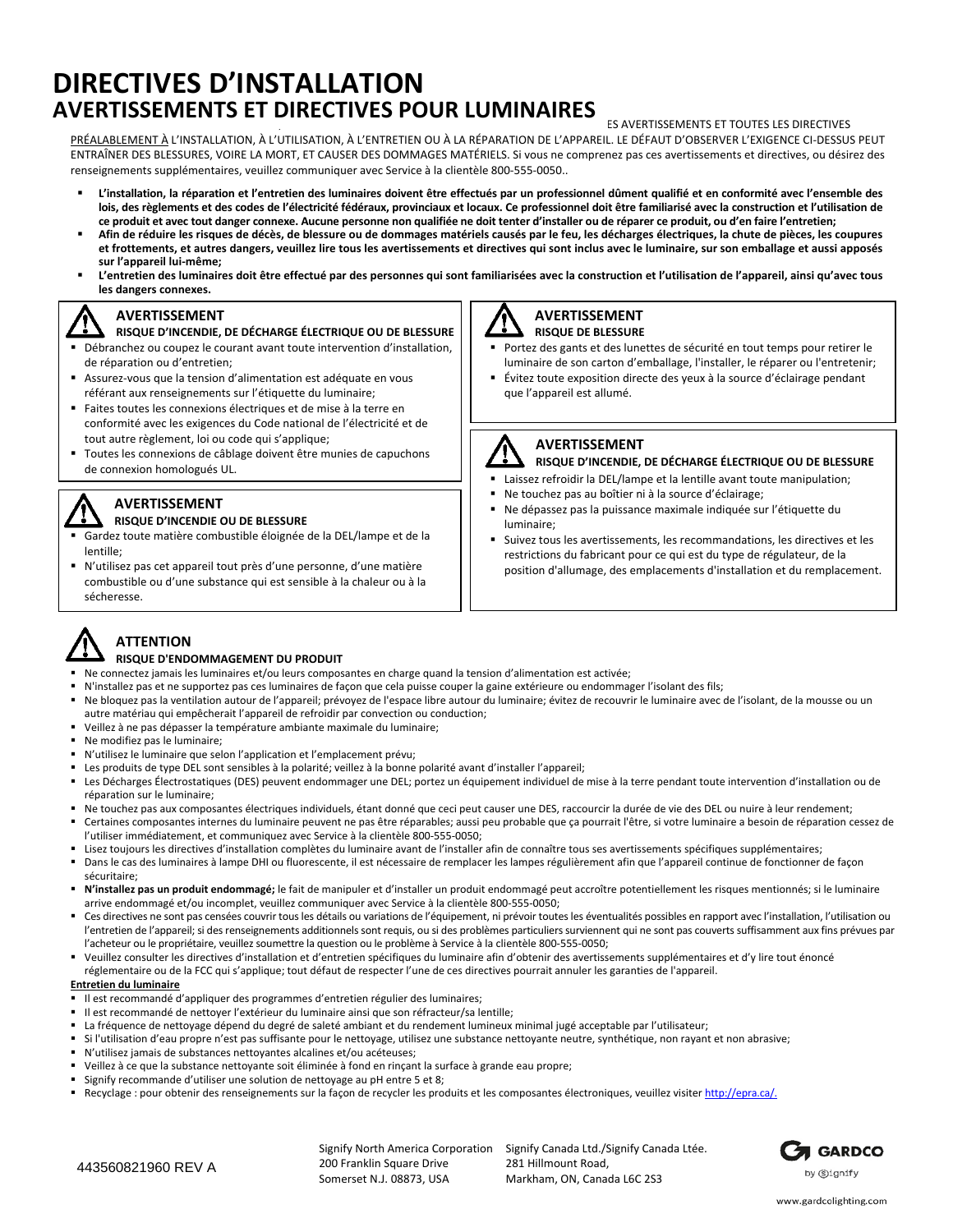# **DIRECTIVES D'INSTALLATION**

**SOFTVIEW, OPTION DE DISSUASION DES OISEAUX – (BXC) BOBINE ET (BXK) POINTES**

| <b>OUTILS NÉCESSAIRES :</b><br>· PINCES COUPANTES<br>• TOURNEVIS CRUCIFORME Nº 2                                                                                                                                                                                                                                                                                                                                                                                           |                                              |  |
|----------------------------------------------------------------------------------------------------------------------------------------------------------------------------------------------------------------------------------------------------------------------------------------------------------------------------------------------------------------------------------------------------------------------------------------------------------------------------|----------------------------------------------|--|
| <b>BOBINE DE DISSUASION DES OISEAUX (BXC)</b>                                                                                                                                                                                                                                                                                                                                                                                                                              |                                              |  |
| LA BOBINE DE DISSUASION DES OISEAUX EST UN<br>RESSORT À BOBINE INSTALLÉ SUR PLACE QUI<br>S'ENROULE AUTOUR DE LA PARTIE SUPÉRIEURE DU<br>SOFVIEW. AUCUNE FIXATION N'EST NÉCESSAIRE POUR<br>L'INSTALLATION.                                                                                                                                                                                                                                                                  |                                              |  |
| POUR LES APPLICATIONS DE MONTAGE EN SURFACE,<br>ÉTIRER SIMPLEMENT LE CENTRE DE LA BOBINE ET<br>POSITIONNER CELLE-CI AU-DESSUS DE LA LENTILLE EN<br>PLASTIQUE ET EN DESSOUS DE LA SURFACE DU<br>PLAFOND. LA CONTRACTION DU RESSORT PERMET DE<br>MAINTENIR LA BOBINE EN POSITION.                                                                                                                                                                                            | PLAFOND DE STATIONNEMENTS À ÉTAGES MULTIPLES |  |
| POUR UNE INSTALLATION PENDANTE, LA BOBINE PEUT<br>ÊTRE ENROULÉE AUTOUR DE LA BOÎTE DE JONCTION<br>POUR DISSUADER LES OISEAUX.                                                                                                                                                                                                                                                                                                                                              |                                              |  |
| POINTES DE DISSUASION DES OISEAUX (BXK)                                                                                                                                                                                                                                                                                                                                                                                                                                    |                                              |  |
| LES POINTES DE DISSUASION DES OISEAUX SONT<br>INSTALLÉES SUR PLACE. LA TROUSSE EST LIVRÉE AVEC<br>UNE BANDE SIMPLE DE 60 CM (2 PI) DE LONGUEUR, DE<br>FIXATIONS ET D'UN RUBAN. LE RUBAN DOIT D'ABORD<br>ÊTRE COUPÉ EN DEUX. ENSUITE, INSTALLER CHAQUE<br>BANDE À L'AIDE DES FIXATIONS FOURNIES DANS LES<br>TROUS DE MONTAGE SUR LE DESSUS DE L'APPAREIL.<br>INSTALLER DEUX VIS SUR CHAQUE CÔTÉ. AJOUTER UN<br>RUBAN ADHÉSIF DOUBLE-FACE POUR UN SOUTIEN<br>SUPPLÉMENTAIRE. |                                              |  |
| L'OPTION DE POINTE DE DISSUASION DES OISEAUX EST<br>PRINCIPALEMENT UTILISÉE POUR LES INSTALLATIONS<br>PENDANTES. UN DÉCOUPAGE SUPPLÉMENTAIRE DE LA<br>BANDE PEUT ÊTRE REQUIS. LE PLIAGE DES BROCHES<br>INDIVIDUELLES PEUT ÊTRE REQUIS POUR RECOUVRIR<br>LES ZONES PLATES OÙ LES OISEAUX SONT<br>SUSCEPTIBLES D'INSTALLER LEUR NID.                                                                                                                                         |                                              |  |

© 2018 Signify Holding. Tous droits réservés. Ce document contient de l'information relative au portefeuille de produits de Signify, information qui peut faire l'objet de modifications. Aucune déclaration ou garantie quant à l'exactitude ou l'exhaustivité de l'information contenue dans ce document n'est donnée et toute responsabilité quant à toute mesure prise sur la foi de celle-ci est déclinée. L'information présentée dans ce document ne doit pas être considérée comme une offre commerciale et ne fait pas partie d'aucun devis ni contrat. Toutes les marques de commerce appartiennent à Signify Holding ou à leur propriétaire respectif

200 Franklin Square Drive Somerset N.J. 08873, USA